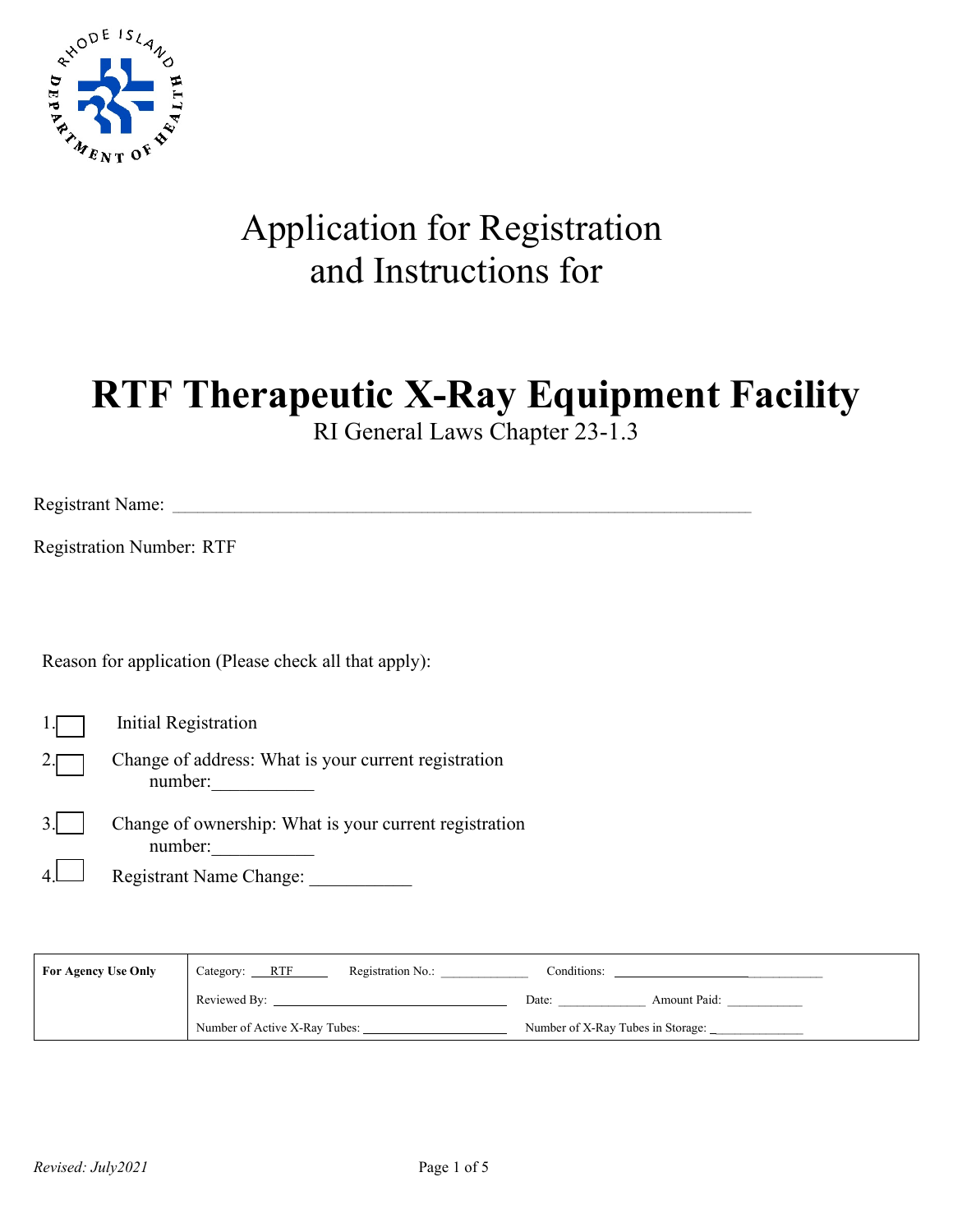

#### INSTRUCTIONS

- Please answer all questions. Do not leave blanks. Incomplete forms will be returned to you and your registration will not be issued. Please use a ball point pen.
- The fee for this registration application is \$250 made payable to: RI General Treasurer
- Sign the completed application and return to:

Radiation Control Program Center for Health Facilities Regulation Rhode Island Department of Health 3 Capitol Hill, Room 305 Providence, RI 02908-5097

- If you have any questions concerning this application, call the Radiation Control Program at (401) 222-2566.
- Registration application materials are public records as mandated by Rhode Island law and may be made available to the public, unless otherwise prohibited by State or Federal law.

**Processing:** For expedited processing of your registration, a valid email address must be provided wherever requested.

**Attachments**: X-Ray Facility registration applications require an attached shielding plan and evaluation. Please label and staple each separate attachment and securely affix any and all attachments to this application.

**Postage**: The amount of postage required for mail delivery will vary depending upon the total weight of your attachment(s) and application. Please be careful to include the appropriate postage necessary to mail your completed application.

| <b>Facility Supervisor</b><br><b>Information:</b><br>Please provide the<br>name of the Facility<br>Supervisor for this<br>facility. | Registration Number: MD<br>Email Address:<br><u> 1980 - Andrea Amerikaanse kommunister (</u><br>Phone Number: |  |  |
|-------------------------------------------------------------------------------------------------------------------------------------|---------------------------------------------------------------------------------------------------------------|--|--|
| Individual<br><b>Responsible for</b><br><b>Radiation Protection:</b>                                                                | Name:<br>Phone Number:                                                                                        |  |  |
|                                                                                                                                     | Title:<br>Email Address:                                                                                      |  |  |

| <b>Facility Name:</b>                                                   | Name:                           |  |
|-------------------------------------------------------------------------|---------------------------------|--|
| Please provide the<br>name of the facility (as<br>known to the public). |                                 |  |
| <b>Facility Contact</b><br>Person:                                      | Name:                           |  |
| Please provide the<br>name and telephone<br>number of a person we       | Email Address:<br>Phone Number: |  |
| can contact concerning<br>this facility.                                |                                 |  |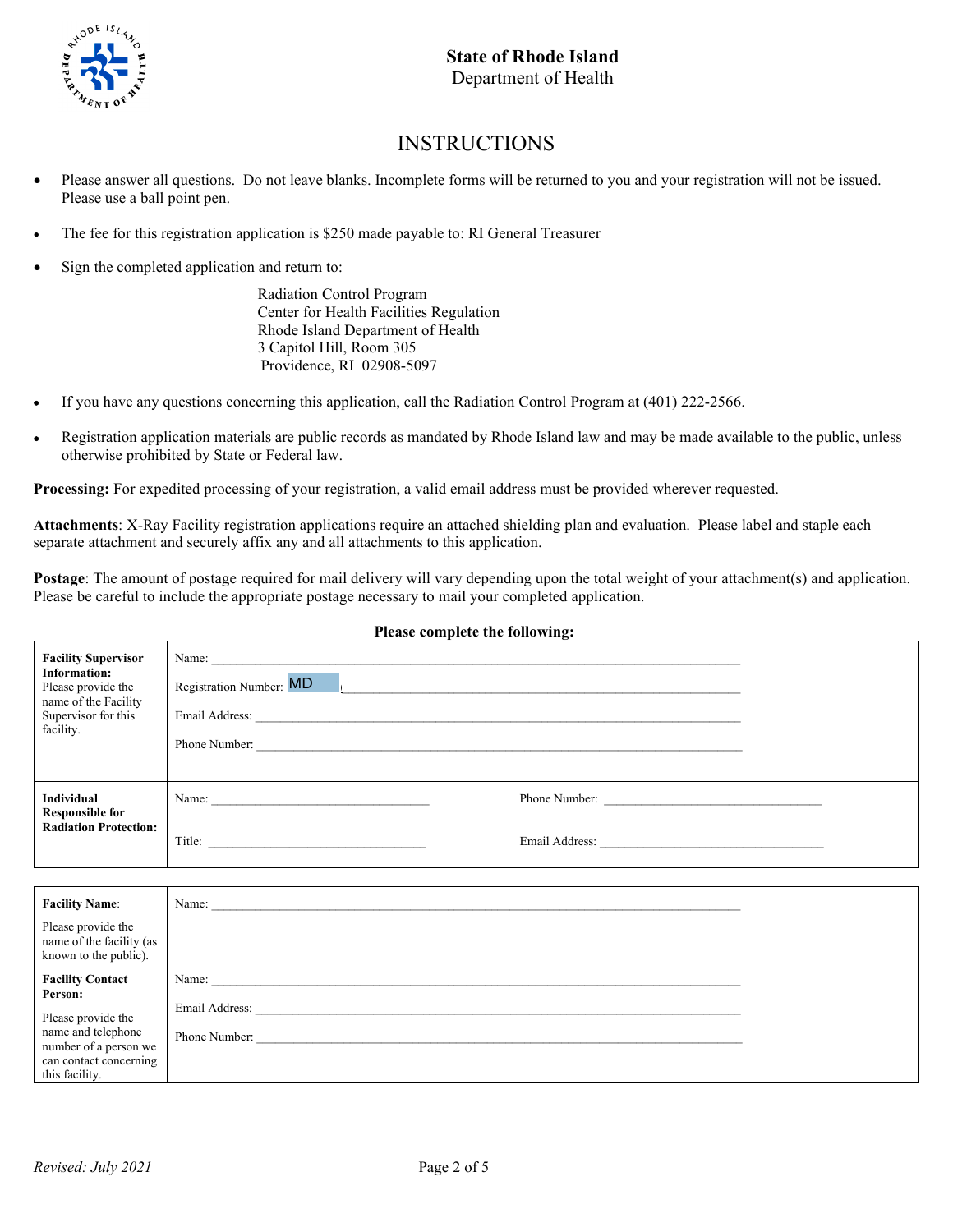

#### **State of Rhode Island** Department of Health

| <b>Facility Mailing</b><br>Information:<br>Please provide the<br>mailing information<br>for all communication<br>regarding this<br>registration.<br>(Not published on<br><b>HEALTH</b> website).                                               | Address Line 1<br>Address Line 2<br>Address Line 3<br>Fax:                       |  |
|------------------------------------------------------------------------------------------------------------------------------------------------------------------------------------------------------------------------------------------------|----------------------------------------------------------------------------------|--|
| <b>Facility Location</b><br><b>Information:</b><br>Please provide the<br>location information<br>for this facility.<br>(Published on<br><b>HEALTH</b> website)                                                                                 | Address Line 1<br>Address Line 2<br>Address Line 3<br>Phone:                     |  |
|                                                                                                                                                                                                                                                |                                                                                  |  |
| <b>Ownership Type:</b>                                                                                                                                                                                                                         | Partner<br>Corporation<br>Limited Liability Company                              |  |
| Please check ONE                                                                                                                                                                                                                               | Governmental Entity<br>Sole Proprietorship<br>Partnership<br>Limited Partnership |  |
| Ownership<br><b>Information:</b><br>(Registrant)<br>Please provide<br>ownership information<br>for the Sole<br>Proprietorship,<br>Partnership, Limited<br>Partnership,<br>Corporation, Limited<br>Liability Company or<br>Governmental Entity. | (Registration Holder)                                                            |  |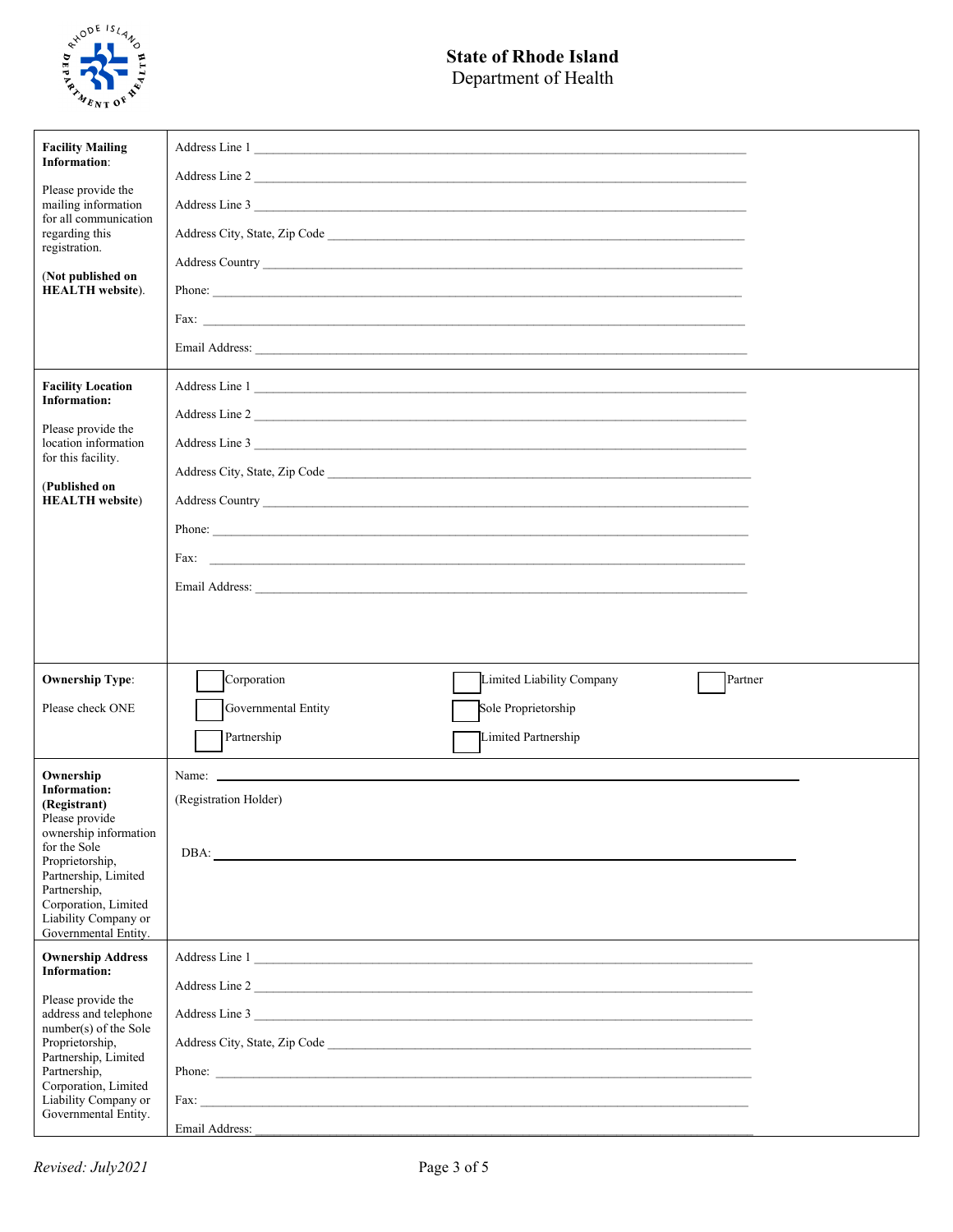

### **State of Rhode Island**

Department of Health

| <b>Qualified Medical</b><br>Physicist:                                                                                                                                                                                                          |                                                                                                                                                                                                                                                                              |                                                                                                                  |                       |                                                    |                                                                                       |                                                                                                                                                                                                         |            |               |
|-------------------------------------------------------------------------------------------------------------------------------------------------------------------------------------------------------------------------------------------------|------------------------------------------------------------------------------------------------------------------------------------------------------------------------------------------------------------------------------------------------------------------------------|------------------------------------------------------------------------------------------------------------------|-----------------------|----------------------------------------------------|---------------------------------------------------------------------------------------|---------------------------------------------------------------------------------------------------------------------------------------------------------------------------------------------------------|------------|---------------|
|                                                                                                                                                                                                                                                 |                                                                                                                                                                                                                                                                              |                                                                                                                  |                       |                                                    |                                                                                       |                                                                                                                                                                                                         |            |               |
| Therapeutic<br><b>Radiation Machines</b><br>utilized at the Facility<br>Are:<br>Please select all<br>applicable items.                                                                                                                          | RI Registration #: RPS<br>$00.$ None – Equipment Stored<br>Number of Tubes:<br>41.5-50 kV System<br>Number of Tubes:<br>42. > 50 and < 500 kV System<br>Number of Tubes:<br>43. Photon Therapy System<br>Number of Tubes:<br>44. Electron Therapy System<br>Number of Tubes: |                                                                                                                  |                       |                                                    | 45. Electronic Brachytherapy<br>46. Simulator - $R/F$<br>47. Simulator - Cone Beam CT | Number of Tubes:<br>Number of Tubes:<br>Number of Tubes:<br>48. Other Unit(s) (Specify) $\qquad \qquad : \qquad \qquad$<br>Number of Tubes:                                                             |            |               |
| <b>Therapeutic X-Ray</b><br><b>Systems Information:</b><br>Provide the requested<br>information for each<br>therapeutic X-ray<br>system at the facility                                                                                         | Unit $\#^*$                                                                                                                                                                                                                                                                  |                                                                                                                  | Manufacturer          | Model                                              | Energy(s)                                                                             | Location                                                                                                                                                                                                | # of Tubes | $Use**$<br>43 |
| <b>Diagnostic X-Ray</b><br><b>Systems Information:</b><br>Provide the requested<br>information for each<br>diagnostic X-ray<br>system at the facility<br>(Please include OBIs<br>and non-therapeutic X-<br>ray systems used at the<br>facility) |                                                                                                                                                                                                                                                                              |                                                                                                                  |                       |                                                    |                                                                                       |                                                                                                                                                                                                         |            |               |
|                                                                                                                                                                                                                                                 |                                                                                                                                                                                                                                                                              |                                                                                                                  | shielding evaluation. |                                                    |                                                                                       | * Unit # used to identify X-ray equipment should also be used to identify that same X-ray equipment in the<br>** Use: Indicate the use of the equipment by inserting the number of the procedure listed |            |               |
| <b>Shielding Evaluation</b>                                                                                                                                                                                                                     |                                                                                                                                                                                                                                                                              | RICR-40-20, Radiation for each location/unit.<br>[Continue on plain $8\frac{1}{2}$ " by 11" paper if necessary.] |                       | [Continue on plain 8½" by 11" paper if necessary.] |                                                                                       | Therapeutic radiation machines also require submission of a shielding evaluation and documentation of compliance with § 5.9 of 216-                                                                     |            |               |